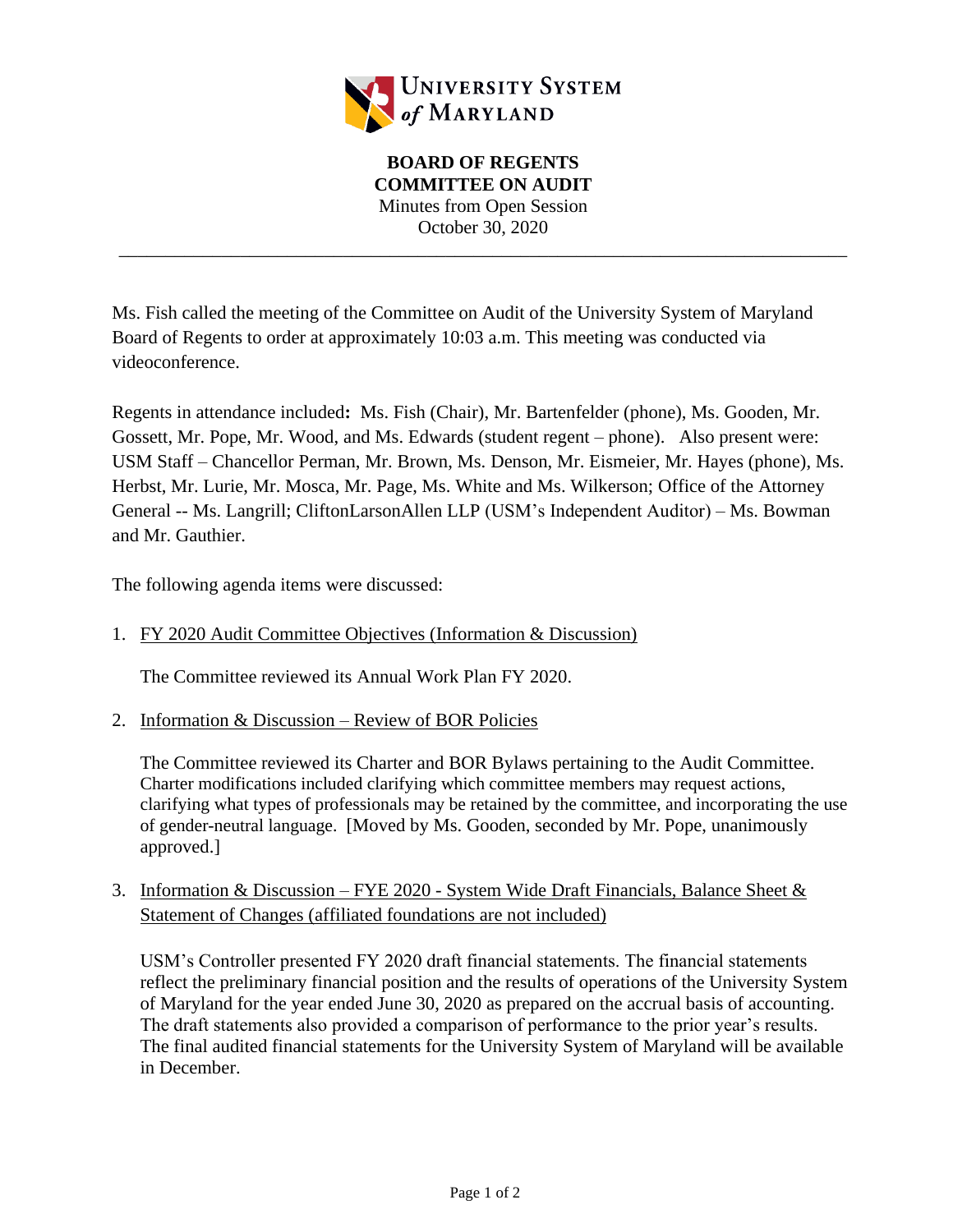# 4. Information & Discussion - Review Presidents, Chancellor and Board of Regents annual financial disclosure compliance with §12-104(p)

USM's Director of Internal Audit presented the results of his review of calendar year 2019 financial disclosure statements submitted by the University Presidents, the Chancellor, and the Board of Regents. This review was performed in accordance with Md. Education Code Ann. §12-104(p), the Board of Regents Bylaws, and the Board of Regents Committee on Audit's Charter. This review did not identify any disclosures that appeared inappropriate.

# 5. Completed Office of Legislative Audit Activity (Information & Discussion)

USM's Director of Internal Audit summarized the Office of Legislative Audits' reports on Towson University and Frostburg State University.

### 6. Information & Discussion – Follow Up of Action Items from Prior Meetings

USM's Director of Internal Audit provided a status update of action items from the June 3, 2020 audit committee meeting. Presentation materials also included earlier action items and their statuses.

# 7. Convene to Closed Session

Ms. Fish read aloud and referenced the Open Meetings Act Subtitle 5, §3-305(b) which permits public bodies to close their meetings to the public in special circumstances. [Moved by Mr. Pope, seconded by Mr. Gossett; unanimously approved.]

The closed session commenced at approximately 11:15 a.m.